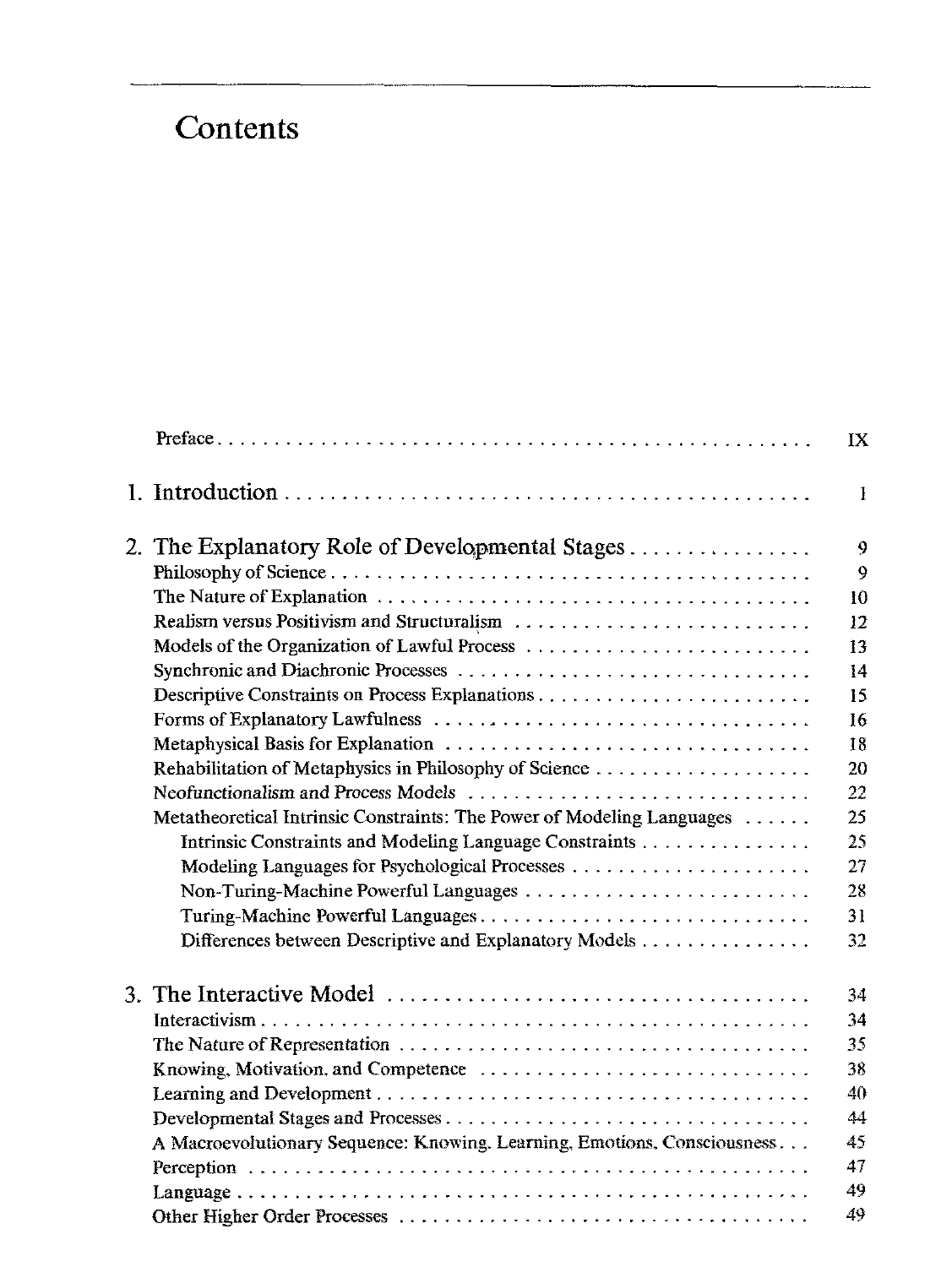## Contents VI

|  | 4. A Critique of Structural Stage Models                                                                                                                                    | 51                                                       |
|--|-----------------------------------------------------------------------------------------------------------------------------------------------------------------------------|----------------------------------------------------------|
|  |                                                                                                                                                                             | 53                                                       |
|  |                                                                                                                                                                             | 54                                                       |
|  |                                                                                                                                                                             | 55                                                       |
|  |                                                                                                                                                                             | 55                                                       |
|  | Explanatory Inadequacy of Algebraic Structures                                                                                                                              | 56                                                       |
|  |                                                                                                                                                                             | 57                                                       |
|  |                                                                                                                                                                             | 59                                                       |
|  | Structural Stages as Already Integrated Systems                                                                                                                             | 60                                                       |
|  |                                                                                                                                                                             | 61                                                       |
|  | Structural Stages as Competence Models                                                                                                                                      | 64                                                       |
|  | The Competence-Performance Distinction                                                                                                                                      | 64                                                       |
|  |                                                                                                                                                                             | 65                                                       |
|  |                                                                                                                                                                             | 66                                                       |
|  |                                                                                                                                                                             | 67                                                       |
|  |                                                                                                                                                                             | 70                                                       |
|  |                                                                                                                                                                             | 72                                                       |
|  |                                                                                                                                                                             | 72                                                       |
|  |                                                                                                                                                                             | 73                                                       |
|  | Hierarchies of Subroutines versus Hierarchies of Knowing Levels                                                                                                             | 74                                                       |
|  |                                                                                                                                                                             | 76                                                       |
|  |                                                                                                                                                                             | 79                                                       |
|  | Conclusion: Knowing-Level Stages versus Structural Stages                                                                                                                   | 80                                                       |
|  | Reflective Abstraction in the Development of Logic<br>Reflective Abstraction versus Metacognition and Accessing<br>Piaget on Reflective Abstraction and Logical Necessity   | 83<br>84<br>85<br>85<br>87<br>88<br>88<br>89<br>90<br>90 |
|  | Epistemic Exhaustiveness versus Structural Closure                                                                                                                          | 93                                                       |
|  |                                                                                                                                                                             | 95                                                       |
|  |                                                                                                                                                                             | 96                                                       |
|  |                                                                                                                                                                             |                                                          |
|  | Knowing-Level versus Structural Approaches to Necessity<br>Understanding the Necessity of Class Inclusion<br>Pitfalls of Structural Task Analogies: Classes and Collections | 98<br>98<br>99<br>100<br>101                             |
|  |                                                                                                                                                                             | 103                                                      |
|  |                                                                                                                                                                             | 105                                                      |
|  |                                                                                                                                                                             |                                                          |